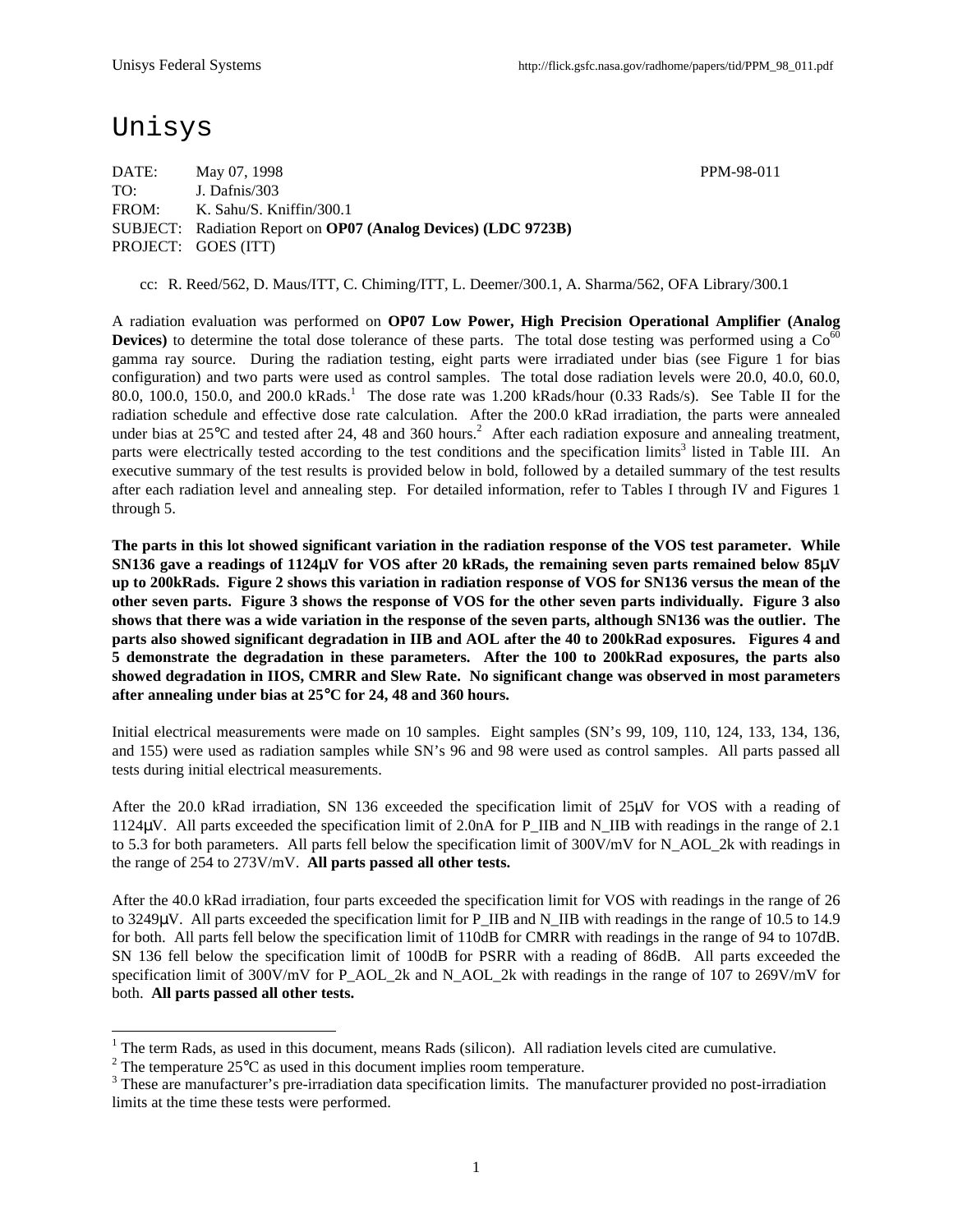After the 60.0 kRad irradiation, six parts exceeded the specification limit for VOS with readings in the range of 30 to 4486μV. All parts exceeded the specification limit for P\_IIB and N\_IIB with readings in the range of 18 to 39 for both. SN's 99 and 124 marginally exceeded the specification limit of 2.0nA for IIOS with readings of 2.1 and 2.2nA respectively. All parts fell below the specification limit of for CMRR with readings in the range of 91 to 102dB. SN 136 fell below the specification limit for PSRR with a reading of 84dB. All parts exceeded the specification limit for P\_AOL\_2k and N\_AOL\_2k with readings in the range of 69 to 184V/mV for both. All parts fell below the specification limit of 0.10V for Slew Rate with readings in the range of 0.005 to 0.098V. **All parts passed all other tests.**

After the 80.0 kRad irradiation, most parts exceeded the specification limit for VOS with readings in the range of 28 to 5555μV. All parts exceeded the specification limit for P\_IIB and N\_IIB with readings in the range of 32 to 66 for both. SN's 133 and 136 marginally exceeded the specification limit of 2.0nA for IIOS with readings of 2.1 and 3.4nA respectively. All parts fell below the specification limit of for CMRR with readings in the range of 88 to 98dB. SN 136 fell below the specification limit for PSRR with a reading of 82dB. All parts exceeded the specification limit for P\_AOL\_2k and N\_AOL\_2k with readings in the range of 50 to 145V/mV for both. SN 136 fell below the specification limit of 150V/mV for N\_AOL\_600 with a reading of 135V/mV. All parts fell below the specification limit for Slew Rate with readings in the range of 0.086 to 0.095V. **All parts passed all other tests.**

After annealing the parts for 72 hours at 25°C, parts showed only a marginal improvement in several parameters with all parts reading much the same as at 60kRads.

After the 100.0 kRad irradiation, most parts exceeded the specification limit for VOS with readings in the range of 35 to 1097 $\mu$ V. All parts exceeded the specification limit for P\_IIB and N\_IIB with readings in the range of 37 to 57 for both. SN 133 marginally exceeded the specification limit of 2.0nA for IIOS with a reading of 2.2nA. All parts fell below the specification limit of for CMRR with readings in the range of 96 to 99dB. SN 136 fell below the specification limit for PSRR with a reading of 99dB. All parts exceeded the specification limit for P\_AOL\_2k and N AOL 2k with readings in the range of 94 to 163V/mV for both. SN's 109 and 133 fell below the specification limit of 150V/mV for P\_AOL\_600 with readings of 48 and 30V/mV respectively. All parts fell below the specification limit for Slew Rate with readings in the range of 0.088 to 0.095V. **All parts passed all other tests.**

After the 150.0 kRad irradiation, the automatic test equipment suffered an internal malfunction rendering the data at this step unreliable. The data following the 200kRad step is acceptable.

After the 200.0 kRad irradiation, most parts exceeded the specification limit for VOS with readings in the range of 36 to 359µV. All parts exceeded the specification limit for P\_IIB and N\_IIB with readings in the range of 98 to 127 for both. Four parts marginally exceeded the specification limit of 2.0nA for IIOS with readings in the range of 2.1 to 7.1nA. All parts fell below the specification limit of for CMRR with readings in the range of 97 to 100dB. All parts exceeded the specification limit for P\_AOL\_2k and N\_AOL\_2k with readings in the range of 97 to 148V/mV for both. SN's 109 and 133 fell below the specification limit for P\_AOL\_600 with readings of 49 and  $41V/mV$ respectively. All parts fell below the specification limit for Slew Rate with readings in the range of 0.005 to 0.095V. **All parts passed all other tests.**

After annealing the parts for 24 hours at  $25^{\circ}$ C, parts showed no significant change in any parameter with readings much the same as at 200kRads.

After annealing the parts for 48 hours at 25°C, parts showed modest recovery in VOS, IIB, CMRR, P\_AOL\_2k, and N AOL 2k; however, not enough for any parts that were failing to pass. Most parts recovered and passed Slew Rate after 48 hours.

After annealing the parts for 360 hours at 25°C, parts showed no significant additional recovery with readings similar to those after 48 hours of annealing.

Table IV provides a summary of the test results with the mean and standard deviation values for each parameter after each irradiation exposure and annealing step.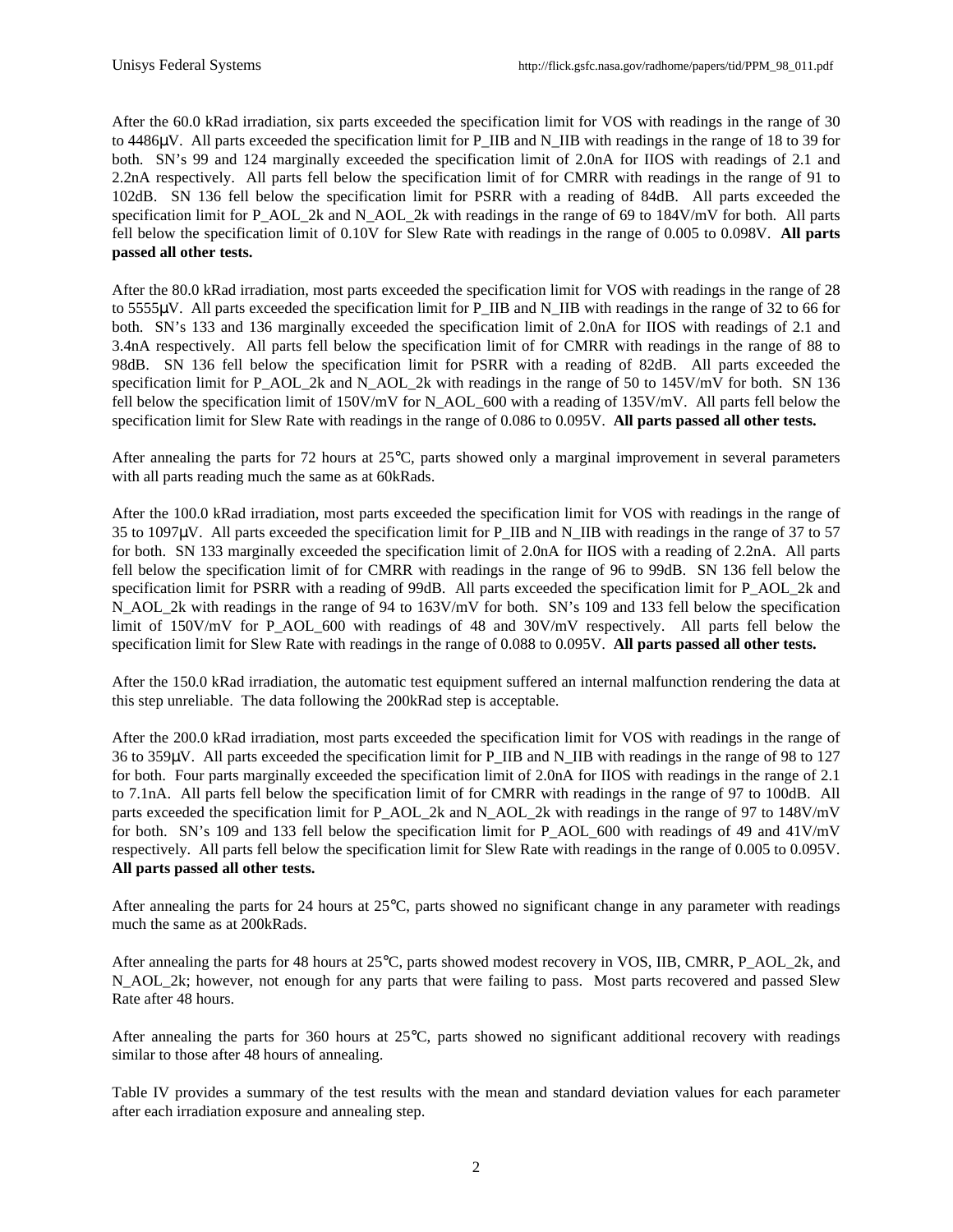Any further details about this evaluation can be obtained upon request. If you have any questions, please call us at (301) 731-8954.

#### \_\_\_\_\_\_\_\_\_\_\_\_\_\_\_\_\_\_\_\_\_\_\_\_\_\_\_\_\_\_\_\_\_\_\_\_\_\_\_\_\_\_\_\_\_\_\_\_\_\_\_\_\_\_\_\_\_\_\_\_\_\_\_\_\_\_\_\_\_\_\_\_\_\_\_\_\_\_\_\_\_\_\_\_\_\_\_\_\_\_\_\_ ADVISORY ON THE USE OF THIS DOCUMENT

The information contained in this document has been developed solely for the purpose of providing general guidance to employees of the Goddard Space Flight Center (GSFC). This document may be distributed outside GSFC only as a courtesy to other government agencies and contractors. Any distribution of this document, or application or use of the information contained herein, is expressly conditional upon, and is subject to, the following understandings and limitations:

(a) The information was developed for general guidance only and is subject to change at any time;

(b) The information was developed under unique GSFC laboratory conditions which may differ substantially from outside conditions;

(c) GSFC does not warrant the accuracy of the information when applied or used under other than unique GSFC laboratory conditions;

(d) The information should not be construed as a representation of product performance by either GSFC or the manufacturer;

(e) Neither the United States government nor any person acting on behalf of the United States government assumes any liability resulting from the application or use of the information.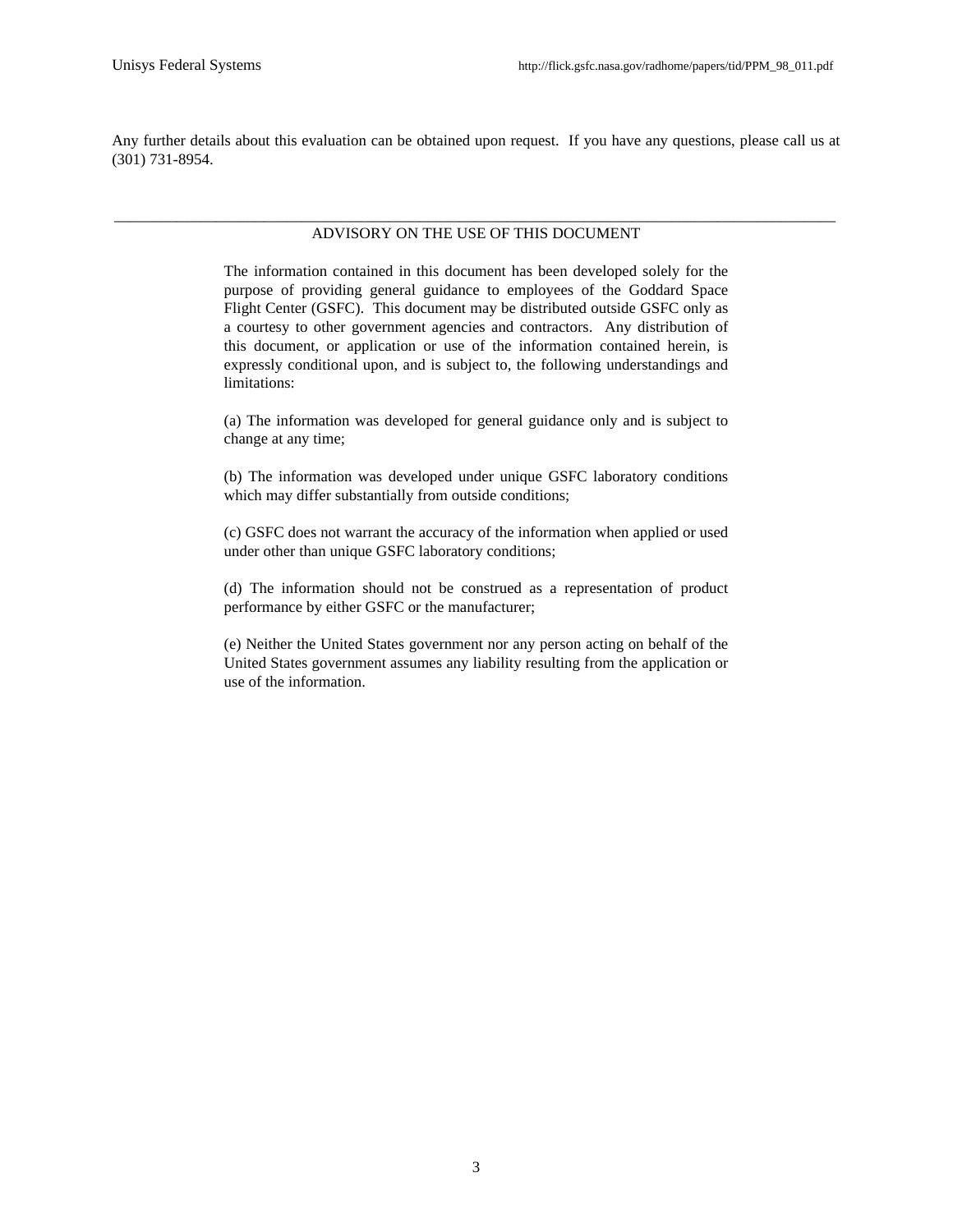

Figure 1. Radiation Bias Circuit for OP07

Notes:

- 1.  $R_L = 402\Omega \pm 5\%, \frac{1}{2}W$ .
- 2.  $+IN = 3.0V$ ,  $V_+ = +15V$ ,  $V_- = -15V$ .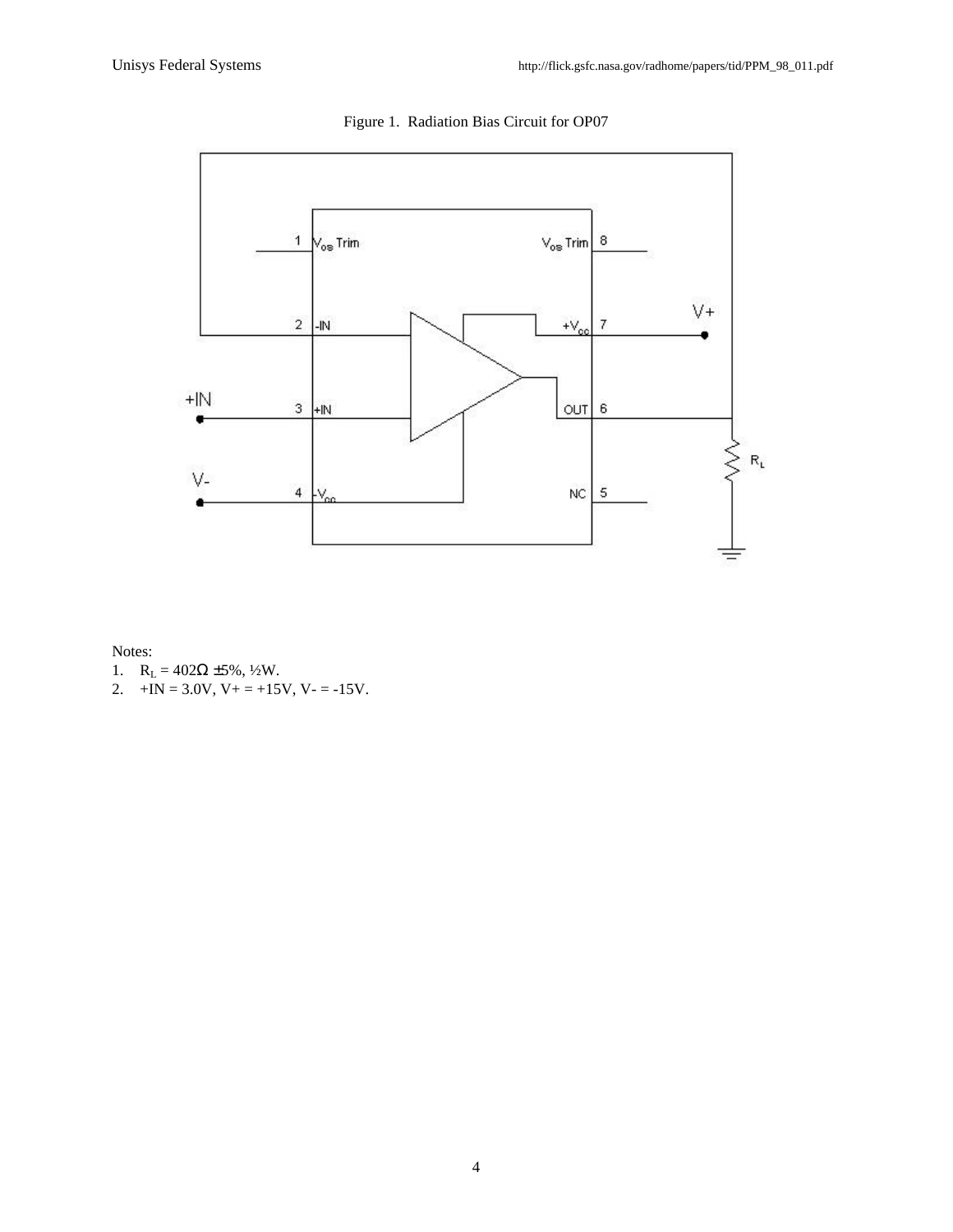| Generic Part Number:                 | OP07                                            |
|--------------------------------------|-------------------------------------------------|
| <b>GOES ITT Part Number</b>          | OP07                                            |
| Charge Number:                       | C80709                                          |
| Manufacturer:                        | <b>Analog Devices</b>                           |
| Lot Date Code (LDC):                 | 9723B                                           |
| <b>Quantity Tested:</b>              | 10                                              |
| Serial Number of Control Samples:    | 96, 98                                          |
| Serial Numbers of Radiation Samples: | 99, 109, 110, 124, 133, 134, 136, and 155       |
| Part Function:                       | Low Power, High Precision Operational Amplifier |
| Part Technology:                     | Bipolar                                         |
| Package Style:                       | 8-Pin DIP                                       |
| Test Equipment:                      | A540                                            |
| Test Engineer:                       | S. Archer-Davies                                |

#### TABLE I. Part Information

• The manufacturer for this part guaranteed no radiation tolerance/hardness.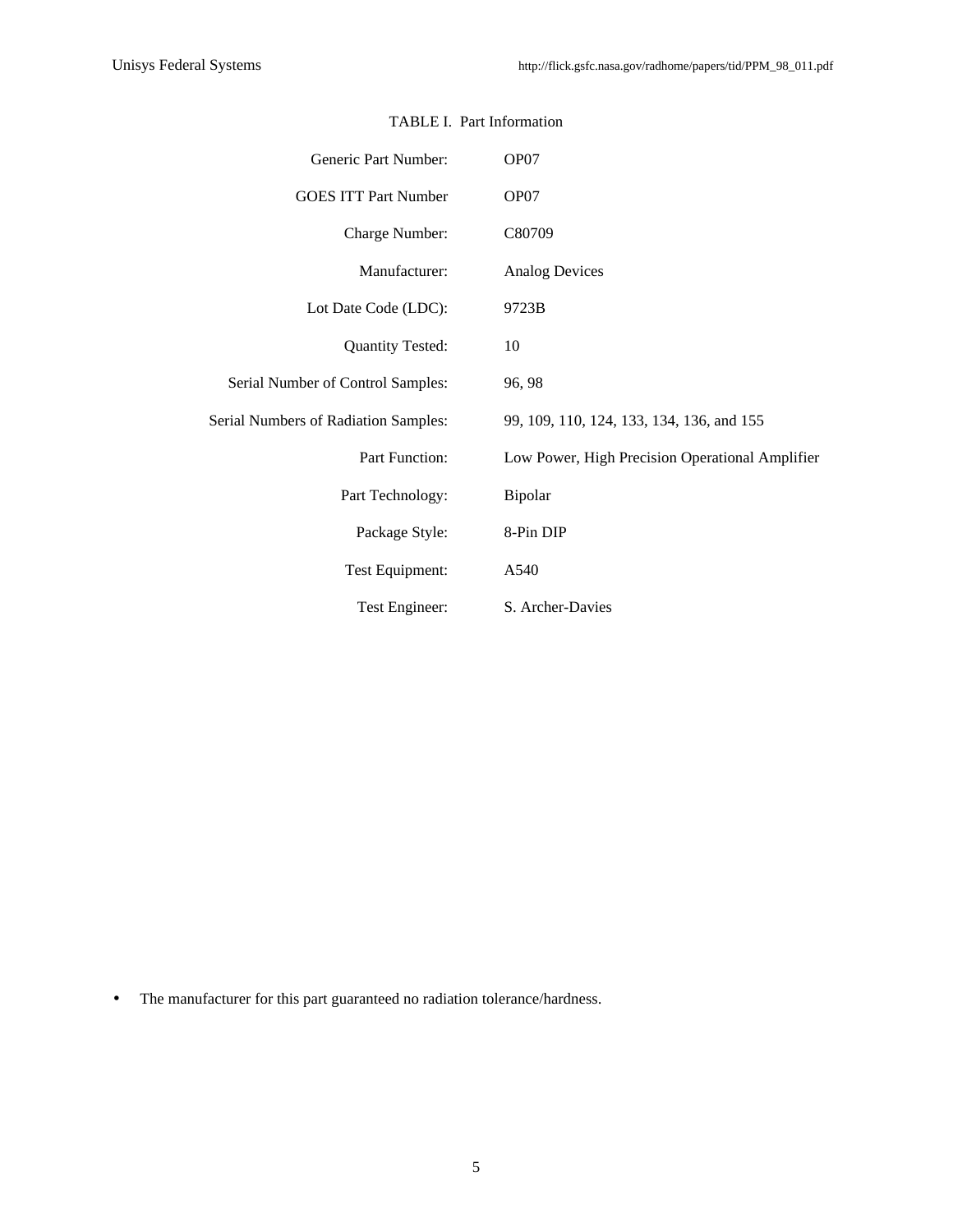| 3) 40.0 KRAD IRRADIATION (1.200 KRADS/HOUR) ……………………………………………………………………………… 04/07/98 POST-40.0 KRAD ELECTRICAL MEASUREMENT ………………………………………………………… 04/08/98 |  |
|-----------------------------------------------------------------------------------------------------------------------------------------------------------|--|
|                                                                                                                                                           |  |
|                                                                                                                                                           |  |
|                                                                                                                                                           |  |
|                                                                                                                                                           |  |
|                                                                                                                                                           |  |
|                                                                                                                                                           |  |
|                                                                                                                                                           |  |
|                                                                                                                                                           |  |
|                                                                                                                                                           |  |
|                                                                                                                                                           |  |

Effective Dose Rate = 200,000 RADS/14 DAYS=595.2 RADS/HOUR=0.17 RADS/SEC The effective dose rate is lower than that of the individual radiation steps as it takes into account the interimannealing step.

\* This 72 hour annealing step was added to maintain the prescribed dose rate due to the weekend.

\*\* The dose rate was adjusted to allow the parts to receive radiation dose over the weekend.

\*\*\* The length of the final annealing step was extended due to a malfunction in the automatic test equipment.

PARTS WERE IRRADIATED AND ANNEALED UNDER BIAS, SEE FIGURE 1.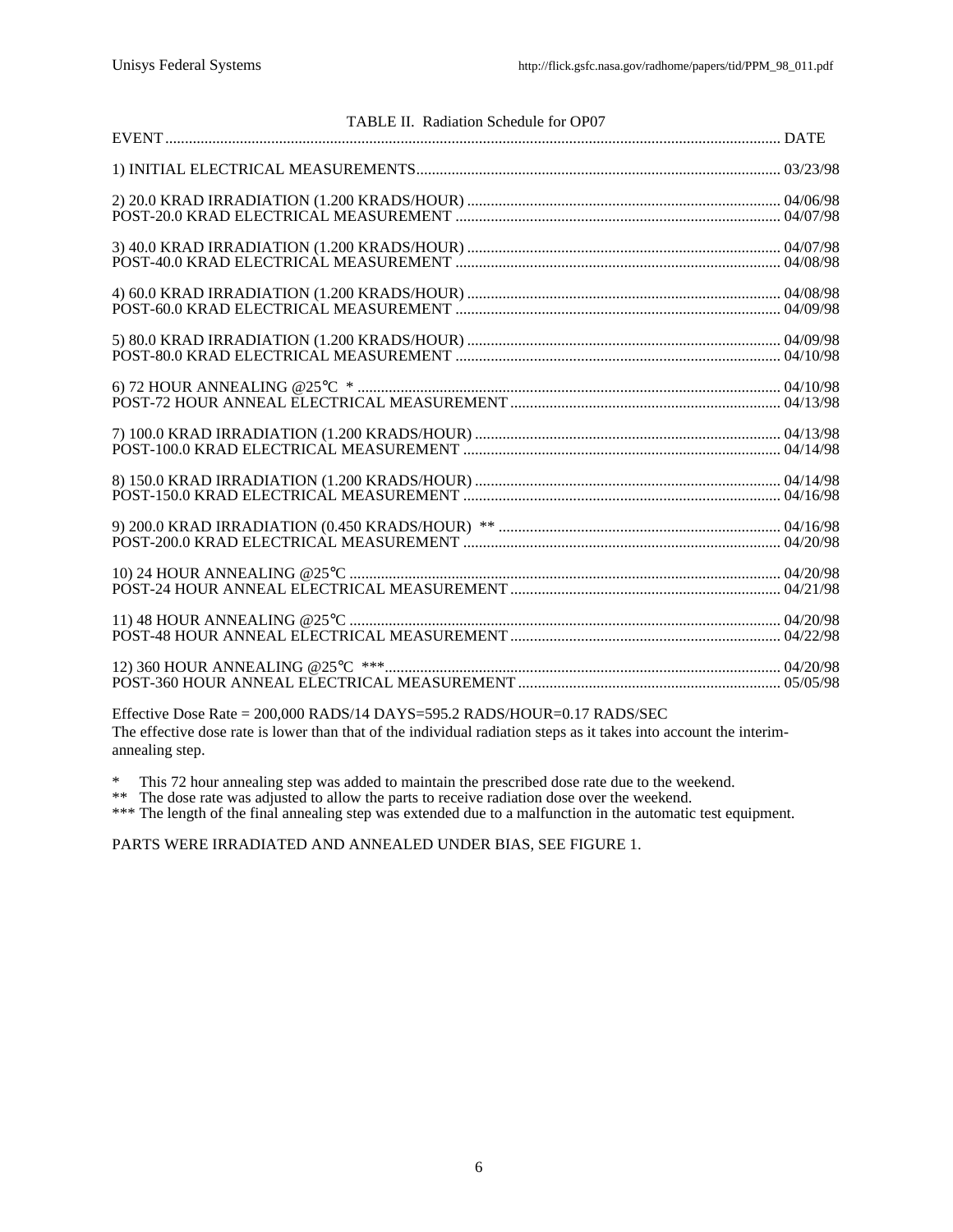| <b>Test</b>             |                   |                                                        | Spec.      | Lim.       |
|-------------------------|-------------------|--------------------------------------------------------|------------|------------|
| #                       | <b>Parameter</b>  | <b>Units Test Conditions</b>                           | min        | max        |
| $\mathbf{1}$            | $+$ <b>Icc</b>    | $mA +V_s = +15V, V_0 = 0V$                             | 0.0        | 4.0        |
| $\overline{2}$          | -Icc              | $mA$ - $V_s$ = -15V, $V_0$ = 0V                        | $-4.0$     | 0.0        |
| 3                       | <b>Power Diss</b> | $mW V_{CC} = \pm 15V$ , $V_O = 0V$                     |            | <b>120</b> |
| $\overline{\mathbf{4}}$ | <b>VOS</b>        | $\mu V V_{CM} = 0V$                                    | $-25$      | 25         |
| 5                       | P IIB             | $nA$ $V_{CM} = 0V$                                     | $-2.0$     | 2.0        |
| 6                       | $N$ IIB           | $nA$ $V_{CM} = 0V$                                     | $-2.0$     | 2.0        |
| $\overline{7}$          | <b>IIOS</b>       | $nA$ $V_{CM} = 0V$                                     | $-2.0$     | 2.0        |
| 8                       | <b>CMRR</b>       | $dB V_{CM} = \pm 13V$                                  | <b>110</b> |            |
| 9                       | <b>PSRR</b>       | $dB \pm V_{CC} = \pm 3V$ to $\pm 18V$ , $V_{CC} = 15V$ | <b>100</b> |            |
| 10                      | P_VOUT_10k        | $V R_L = 10k\Omega$                                    | 12.5       |            |
| 11                      | N VOUT 10k        | $V R_L = 10k\Omega$                                    |            | $-12.5$    |
| 12                      | P VOUT 2k         | $V R_{L} = 2k\Omega$                                   | 12.0       |            |
| 13                      | $N_VOUT_2k$       | $V R_L = 2k\Omega$                                     |            | $-12.0$    |
| 14                      | $P_AOL_2k$        | $V/mV$ $R_L = 2k\Omega$ , $V_O = +10V$                 | 300        |            |
| 15                      | N AOL 2k          | $V/mV$   $R_L = 2k\Omega$ , $V_O = -10V$               | 300        |            |
| 16                      | $P_AOL_600$       | V/mV  $R_L$ = 600Ω, V <sub>O</sub> = +10V              | 150        |            |
| 17                      | <b>N_AOL_600</b>  | V/mV  $R_L$ = 600Ω, V <sub>O</sub> = -10V              | 150        |            |
| 18                      | <b>Slew Rate</b>  | $V/\mu s$ $C_{L} = 50pF$ , $R_{L} = 2k\Omega$          | 0.100      |            |

### Table III. Electrical Characteristics of OP07 /1

Notes:

1/ These are the manufacturer's non-irradiated data sheet specification limits. The manufacturer provided no postirradiation limits at the time the tests were performed.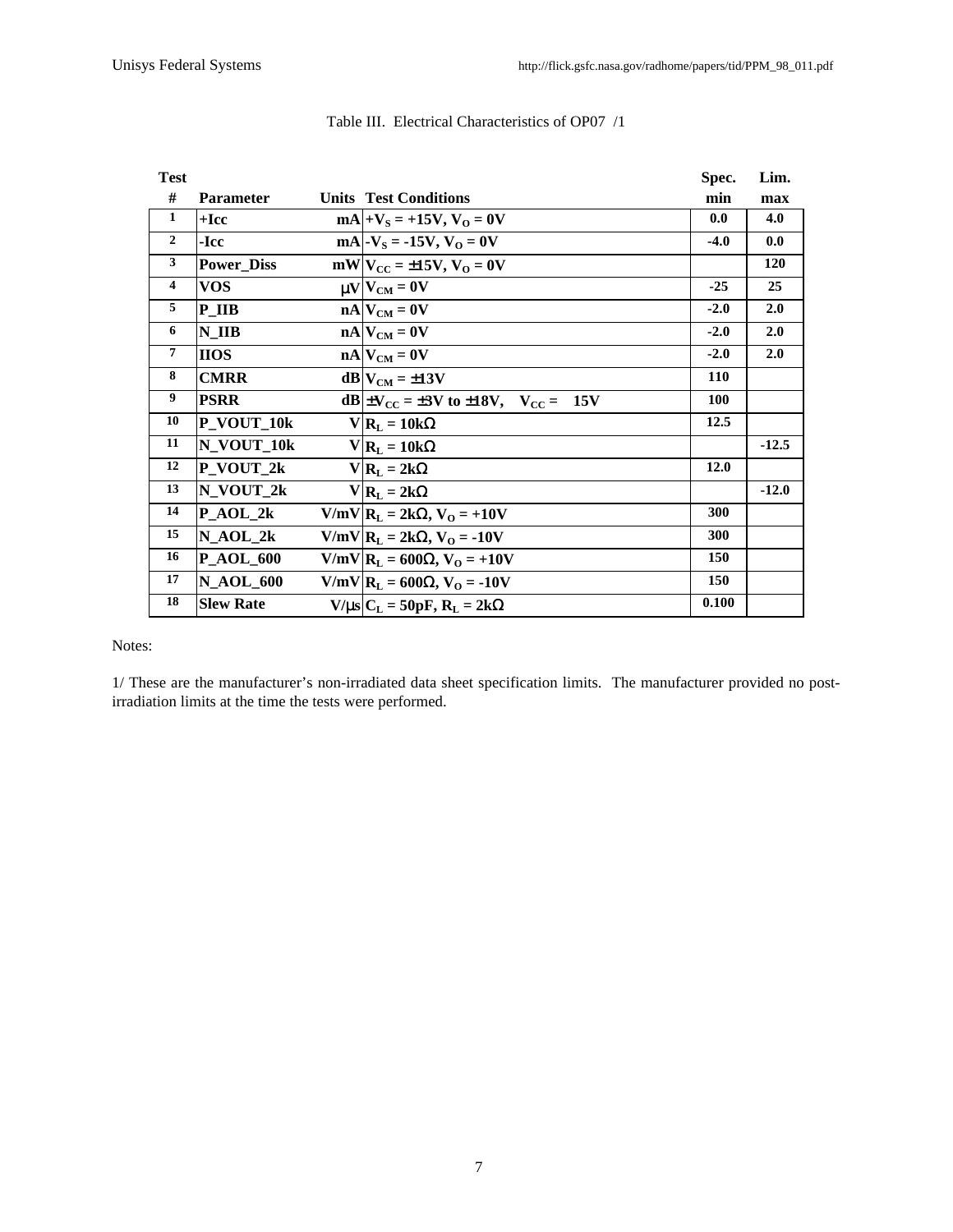## TABLE IV: Summary of Electrical Measurements after Total Dose Exposures and Annealing for Ol

|                |                   |               |                |         |              |                | <b>Total Dose Exposure (kRads Si)</b> |              |         |              |         |              |         |                          |                  | Annealing    | <b>btal Dose Exposure (kRads</b> |              |         |                          |          | Annealing        |                  |              |           |              |  |  |
|----------------|-------------------|---------------|----------------|---------|--------------|----------------|---------------------------------------|--------------|---------|--------------|---------|--------------|---------|--------------------------|------------------|--------------|----------------------------------|--------------|---------|--------------------------|----------|------------------|------------------|--------------|-----------|--------------|--|--|
|                |                   |               |                |         |              | <b>Initial</b> | 20.0                                  |              | 40.0    |              | 60.0    |              | 80.0    |                          | 72 hours         |              | 100.0                            |              | 200.0   |                          | 24 hours |                  | 48 hours         |              | 360 hours |              |  |  |
| <b>Test</b>    | Spec. Lim. /2     |               |                |         |              |                |                                       |              |         |              |         |              |         | @25 $\mathrm{^{\circ}C}$ |                  | 3/           |                                  |              |         | @25 $\mathrm{^{\circ}C}$ |          | @25 $^{\circ}$ C |                  | @25°C        |           |              |  |  |
|                | <b>Parameters</b> | <b>Units</b>  | min            | max     | mean         | sd             | mean                                  | sd           | mean    | sd           | mean    | sd           | mean    | sd                       | mean             | sd           | mean                             | sd           | mean    | sd                       | mean     | sd               | mean             | sd           | mean      | sd           |  |  |
| 1              | +Icc              | mA            | 0.0            | 4.0     | 2.2          | 0.1            | 2.0                                   | $\mathbf{0}$ | 1.9     | $\mathbf{0}$ | 1.9     | 0            | 1.9     | $\mathbf{0}$             | 1.9 <sup>2</sup> | $\mathbf{0}$ | 1.9                              | $\mathbf{0}$ | 1.9     | $\mathbf{0}$             | 1.9      | $\mathbf{0}$     | 1.9 <sup>2</sup> | $\mathbf{0}$ | 1.9       | $\mathbf{0}$ |  |  |
| $\overline{2}$ | -Icc              | mA            | $-4.0$         | 0.0     | $-2.2$       | 0.1            | $-2.0$                                | $\mathbf{0}$ | $-1.9$  |              | $-1.9$  | 0            | $-1.8$  | $\mathbf{0}$             | $-1.9$           | $\mathbf{0}$ | $-1.9$                           |              | $-1.9$  | $\mathbf{0}$             | $-1.9$   | $\mathbf{0}$     | $-1.9$           |              | $-1.9$    | $\mathbf{0}$ |  |  |
| 3              | <b>Power Diss</b> | mW            |                | 120     | 32           | $\mathbf{0}$   | 30                                    | 0.1          | 29      | 0.3          | 28      | 0.4          | 28      | 0.4                      | 29               | 0.4          | 28                               | 0.4          | 28      | 0.4                      | 28       | 0.4              | 28               | 0.4          | 28        | 0.4          |  |  |
|                | <b>VOS</b>        | 2V            | $-25$          | 25      | 11.5         | 6.9            | 151                                   | 367          | 427     | 1067         | 591     | 1472         | 730     | 1824                     | 667              | 1712         | 168                              | 351          | 84      | 100                      | 85       | <b>110</b>       | 66               | 89           | 73        | 70           |  |  |
| 5              | <b>IIB</b>        | nA            | $-2.0$         | 2.0     | $-0.1$       | 0.3            | 4.5                                   | 0.5          | 14      | 0.9          | 25      | 5.8          | 39      | 11                       | 30               | 7.4          | 46                               | 5.3          | 108     | 7.9                      | 107      | 8.1              | 91               | 8.4          | 67        | 6.0          |  |  |
| 6              | N IIB             | nA            | $-2.0$         | 2.0     | $-1.2$       | 0.5            | 3.1                                   | 0.8          | 13      | 0.9          | 23      | 5.8          | 38      | 10                       | 28               | 7.0          | 44                               | 5.3          | 108     | 10.1                     | 106      | 9.9              | 90               | 11.3         | 68        | 7.3          |  |  |
| 7              | <b>HOS</b>        | nA            | $-2.0$         | 2.0     | 1.1          | 0.2            | 1.4                                   | 0.3          | $1.4\,$ | 0.2          | 1.6     | 0.4          | 1.8     | 0.8                      | 1.5              | 0.6          | 1.5                              | 0.4          | 2.5     | 1.8                      | 1.9      | 1.4              | <b>3.0</b>       | 2.7          | 16        | 2.4          |  |  |
| 8              | CMRR              | $\mathbf{dB}$ | 110            |         | 126          | 1.1            | 114                                   | 1.7          | 105     | 1.6          | 99      | 3.3          | 96      | 3.2                      | 105              | 1.4          | 98                               | 1.3          | 99      | 1.2                      | 99       | 1.5              | 104              | 1.6          | 110       | 5.0          |  |  |
| 9              | <b>PSRR</b>       | $\mathbf{dB}$ | 100            |         | 112          | 0.7            | 114                                   | 1.5          | 124     | 5.1          | 124     | 17           | 120     | 16                       | 120              | 15           | 126                              | 18           | 128     | 9.4                      | 128      | 9.7              | 122              | 5.9          | 122       | 4.9          |  |  |
| 10             | P VOUT 10k        |               | 12.5           |         | 14.2         | 0              | 14.2                                  | $\mathbf{0}$ | 14.2    |              | 14.2    | $\mathbf{0}$ | 14.2    | $\mathbf{0}$             | 14.2             | $\mathbf{0}$ | 14.2                             | 0            | 14.2    | $\mathbf{0}$             | 14.2     | $\mathbf{0}$     | 14.2             |              | 14.2      | $\mathbf{0}$ |  |  |
| 11             | N_VOUT_10k        | V             |                | $-12.5$ | $-13.1$      | $\mathbf{0}$   | $-13.1$                               | $\mathbf{0}$ | $-13.1$ |              | $-13.1$ | 0            | $-13.1$ | $\mathbf{0}$             | $-13.1$          | $\mathbf{0}$ | $-13.1$                          |              | $-13.1$ | $\mathbf{0}$             | $-13.1$  | $\mathbf{0}$     | $-13.1$          |              | $-13.1$   | $\mathbf{0}$ |  |  |
| 12             | P VOUT 2k         |               | 12.0           |         | 13.9         | $\mathbf{0}$   | 13.8                                  | $\mathbf{0}$ | 13.8    |              | 13.7    | 0            | 13.7    | $\mathbf{0}$             | 13.7             | $\mathbf{0}$ | 13.7                             |              | 13.7    | $\mathbf{0}$             | 13.7     | $\mathbf{0}$     | 13.7             |              | 13.7      | $\mathbf{0}$ |  |  |
| 13             | N VOUT 2k         | V             |                | $-12.0$ | $-12.9$      | $\mathbf{0}$   | $-12.9$                               | $\mathbf{0}$ | $-12.9$ |              | $-12.9$ | $\mathbf{0}$ | $-12.8$ | $\mathbf{0}$             | $-12.9$          | $\mathbf{0}$ | $-12.8$                          |              | $-12.8$ | $\mathbf{0}$             | $-12.8$  | $\mathbf{0}$     | $-12.8$          |              | $-12.8$   | $\mathbf{0}$ |  |  |
| 14             | P AOL 2k          | V/mV          | 300            |         | 1184         | 36             | 480                                   | 75           | 253     | 13           | 156     | 37           | 119     | 30                       | 219              | 56           | 133                              | 18           | 126     | 14                       | 127      | 14               | 175              | 20           | 244       | 29           |  |  |
| 15             | N AOL 2k          | V/mV          | 300            |         | 375          | 5              | 258                                   | 17           | 172     | 6            | 121     | 19           | 98      | 17                       | 158              | 25           | 108                              | 9            | 105     | 8                        | 106      | 8                | 134              |              | 173       | 12           |  |  |
| 16             | <b>P AOL 600</b>  | V/mV          | 150            |         | 148000 58000 |                | 4997                                  | 888          | 1923    | 108          | 1040    | 251          | 745     | 195                      | 1533             | 419          | 617                              | 374          | 483     | 330                      | 565      | 319              | 1090             | 153          | 1675      | 240          |  |  |
| 17             | <b>N AOL 600</b>  | V/mV          | 150            |         | 1480         | 14             | 795                                   | 51           | 435     | 16           | 281     | 40           | 217     | 36                       | 373              | 60           | 233                              | 16           | 207     | 14                       | 214      | 15               | 286              | 20           | 385       | 25           |  |  |
| 18             | <b>Slew Rate</b>  |               | $V$ /? s 0.100 |         | 0.22         | 0.33           | 0.18                                  | 0.01         | 0.15    | 0.01         | 0.09    | 0.05         | 0.09    | 0.01                     | 0.09             | 0.03         | 0.09                             | 0.01         | 0.08    | 0.03                     | 0.09     | 0.05             | 0.10             | 0.01         | 0.11      | 0.01         |  |  |

Notes:

1/ The mean and standard deviation values were calculated over the eight parts irradiated in this testing. The control samples remained constant throughout testing and are not included in this table.

2/ These are manufacturer's pre-irradiation data sheet specification limits. No post-irradiation limits were provided by the manufacturer at the time the tests were performed.

3/ Due to an error in the Automaic Test Equipment, the data at 150kRads was completely unreliable and is not included in this summary.

**Radiation sensitive parameters: VOS, P\_IIB, N\_IIB, CMRR, PSRR, P\_AOL\_2k, N\_AOL\_2k, P\_AOL\_600, Slew Rate.**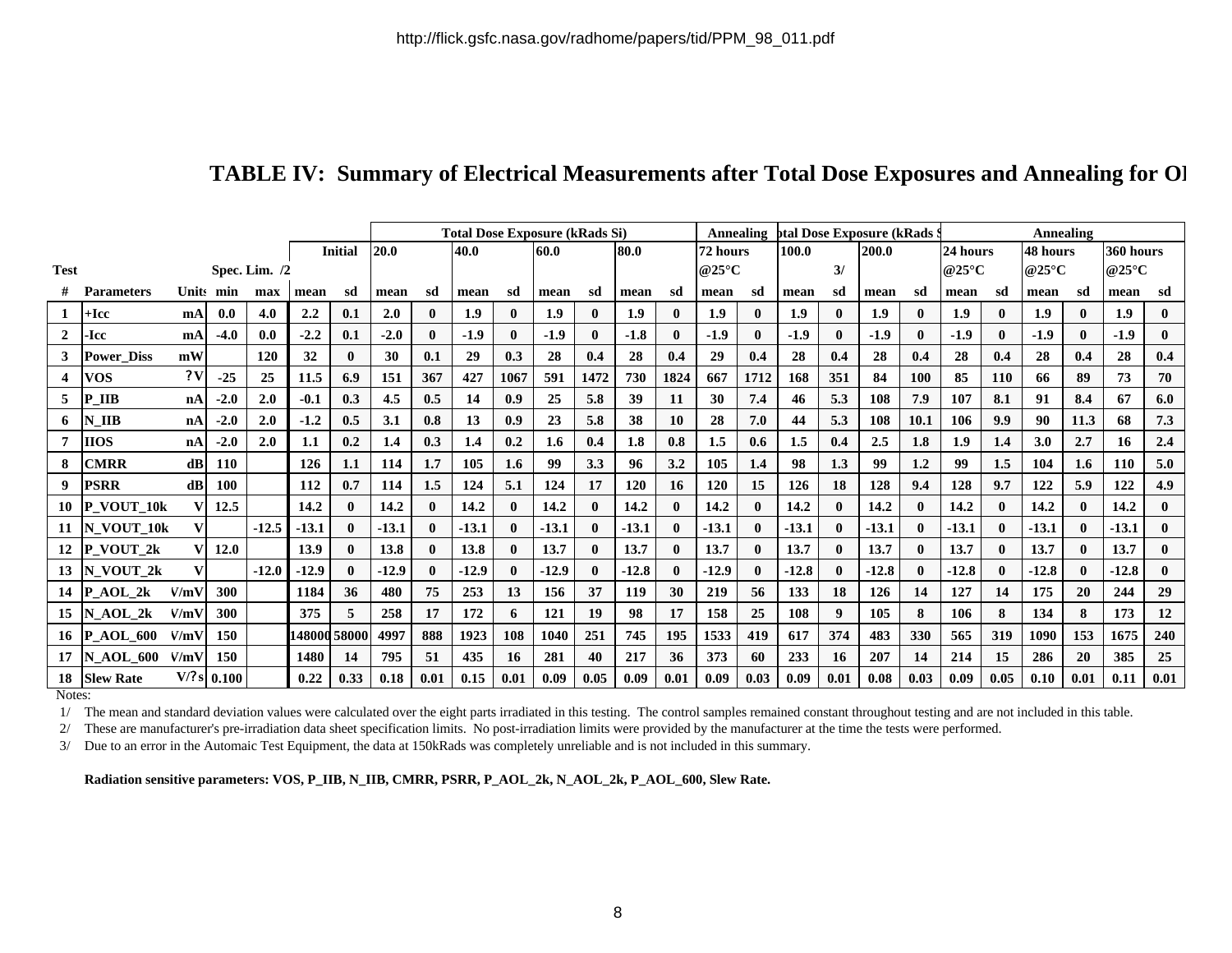**Figure 2: VOS vs TID for OP07 SN 136 and Mean of All Other Parts**

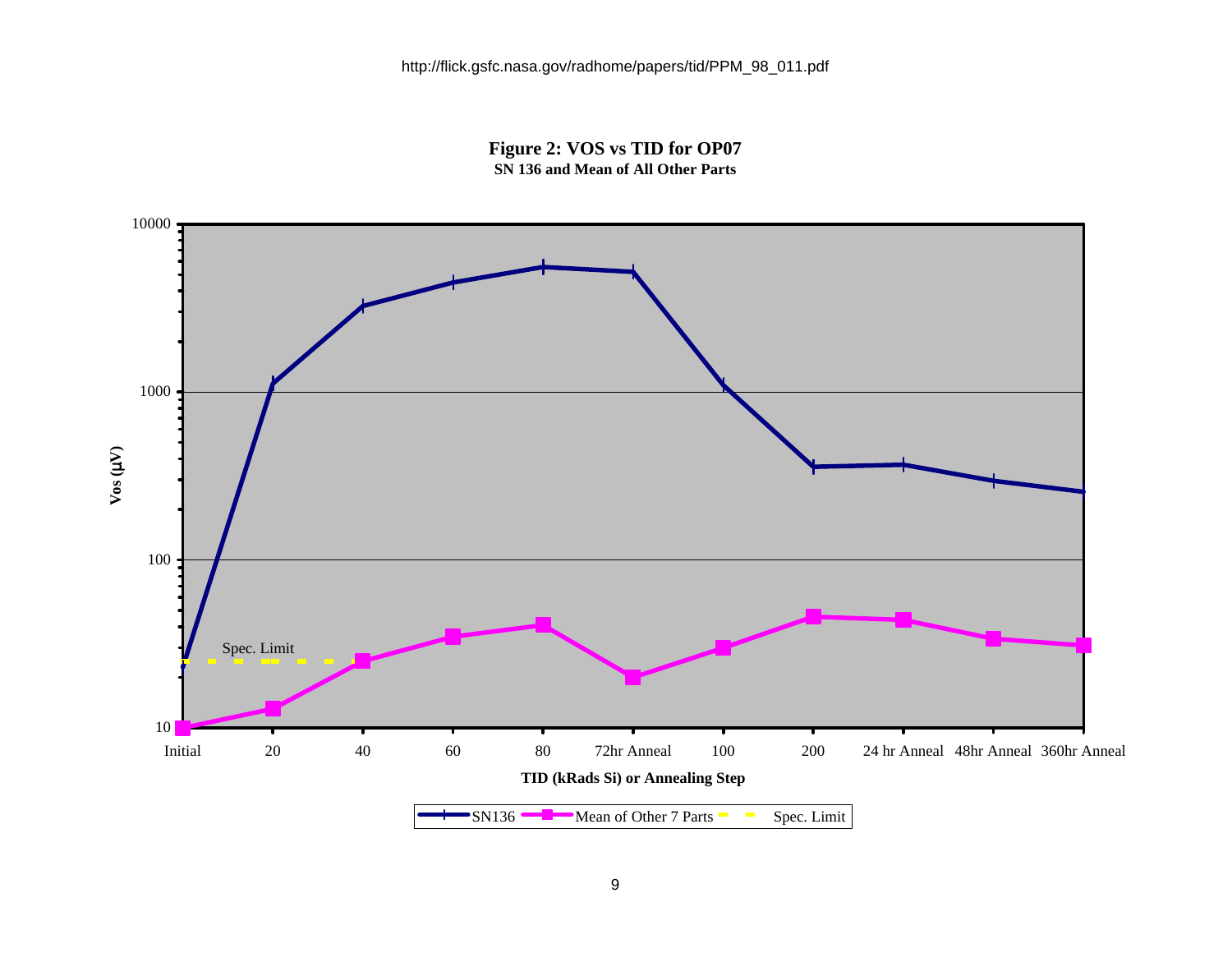### **Figure 3: VOS vs TID for OP07 Without SN136**

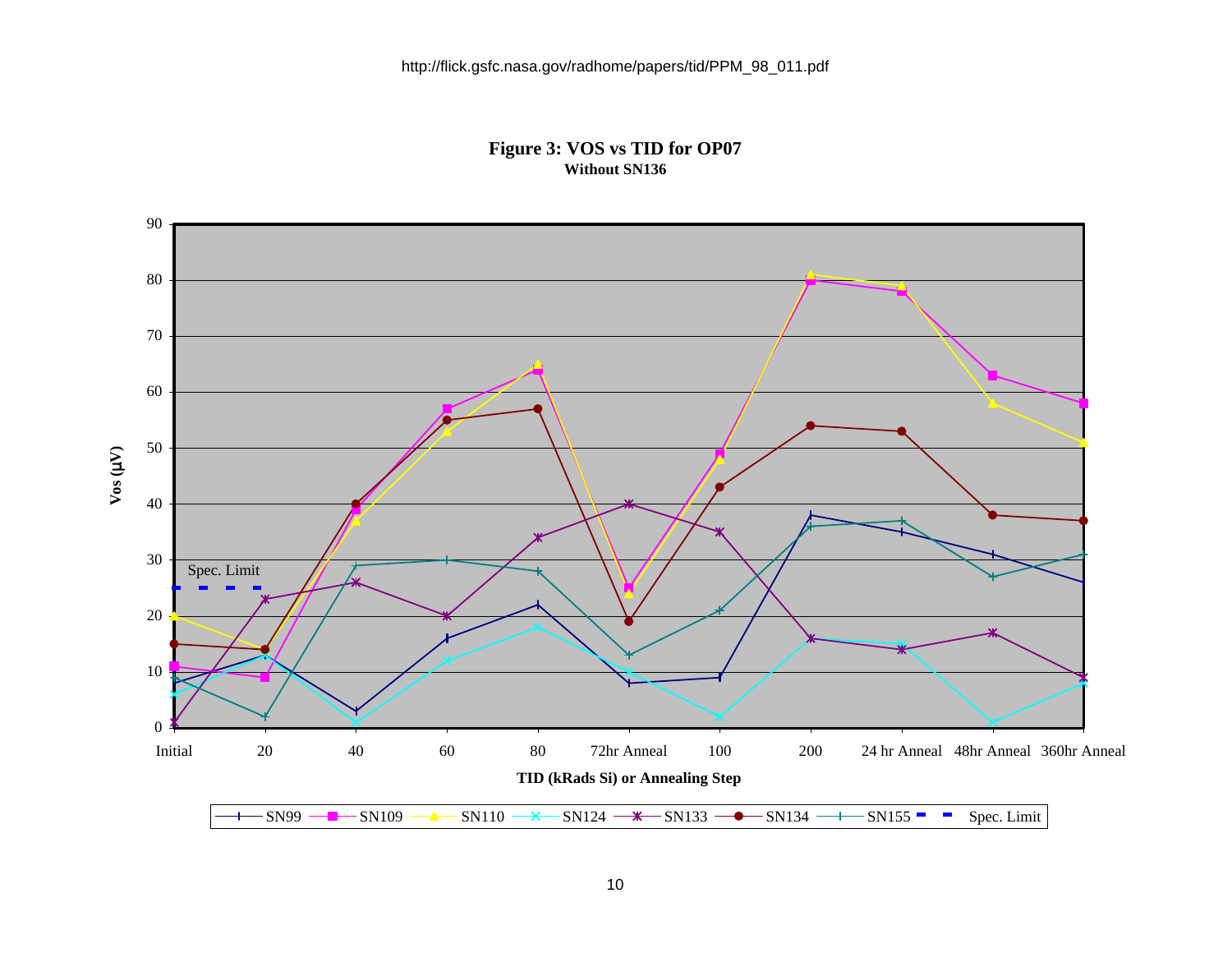**Figure 4: IIB vs TID for OP07**